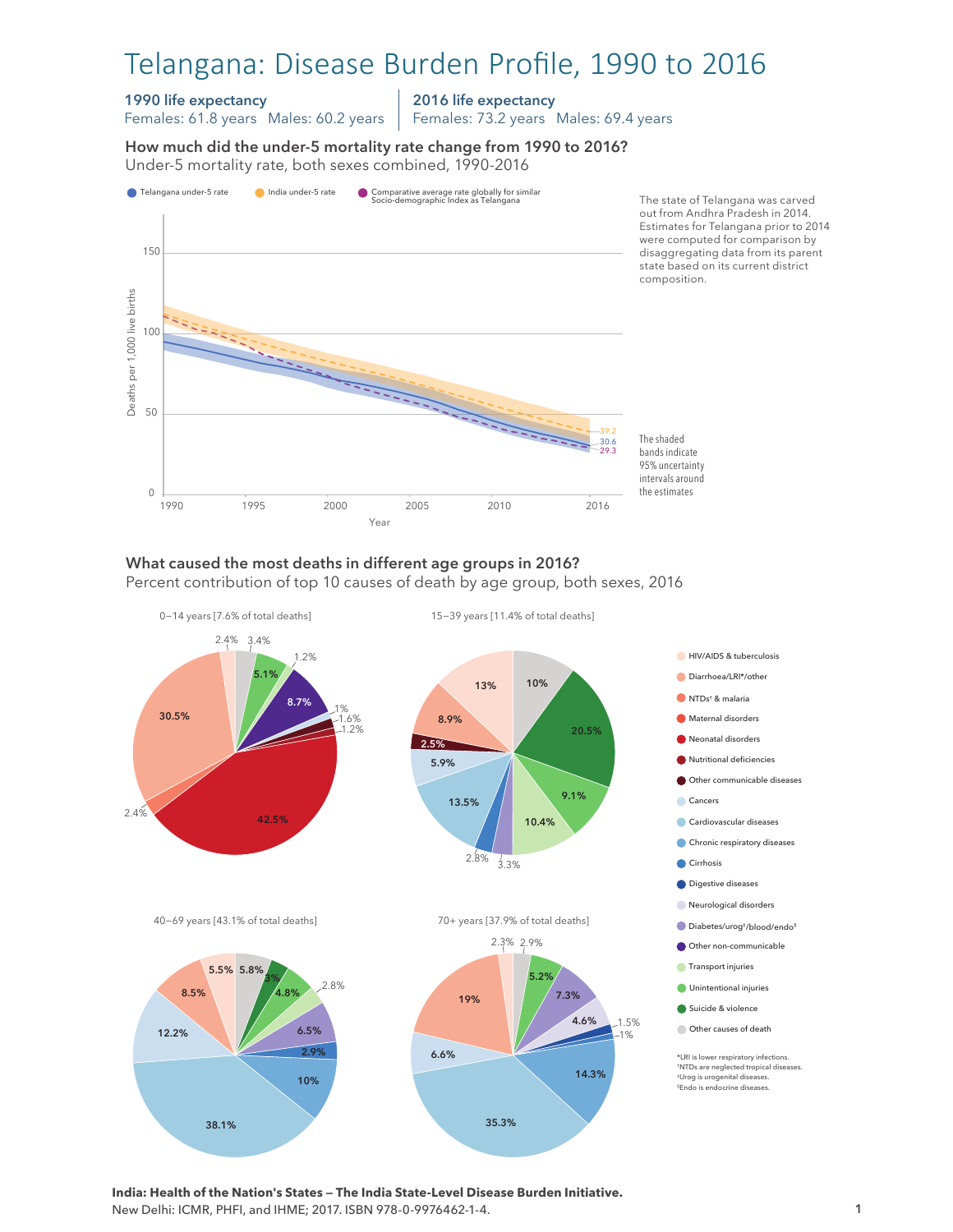## Proportion of total disease burden from:

## Premature death: 61.6% | Disability or morbidity: 38.4%

### What caused the most years of life lost, by sex, in 2016?

Top 15 causes of YLLs, ranked by percent for both sexes combined, 2016



## What caused the most years lived with disability, by sex, in 2016?

Top 15 causes of YLDs, ranked by percent for both sexes combined, 2016



\*Sense organ diseases includes mainly hearing and vision loss.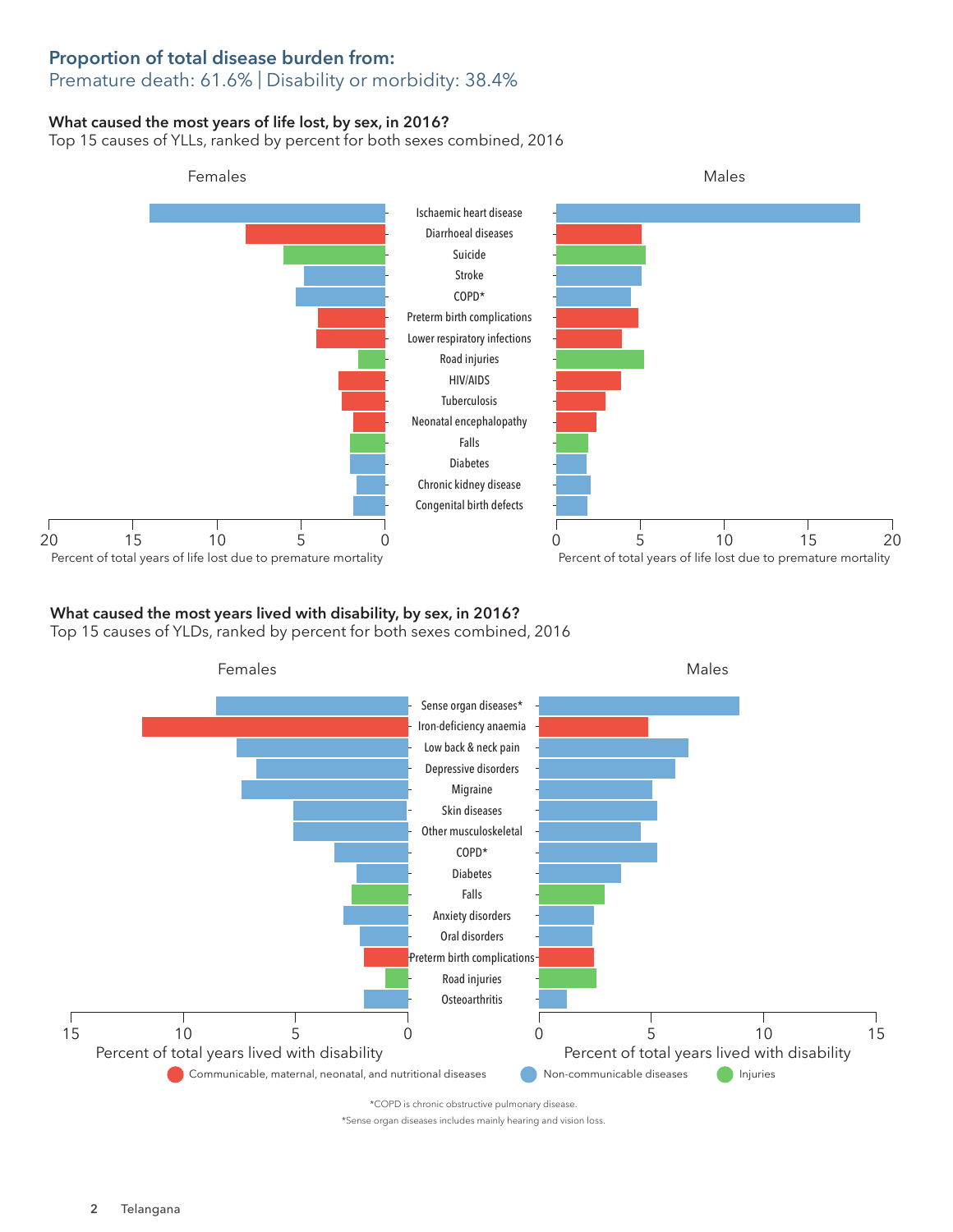### Proportion of total disease burden from: CMNNDs: 27.6% | NCDs: 59.2% | Injuries: 13.2%

How have the leading causes of death and disability combined changed from 1990 to 2016? How have the leading causes of death and disability combined changed from 1990 to 2016? Change in top 15 causes of DALYs, both sexes, ranked by number of DALYs, 1990–2016 Change in top 15 causes of DALYs, both sexes, ranked by number of DALYs, 1990–2016



What caused the most death and disability combined across age groups in 2016? Percent of DALYs by age group, both sexes, 2016



The number in parentheses after each age group on the x-axis is the percent of population in that age group.